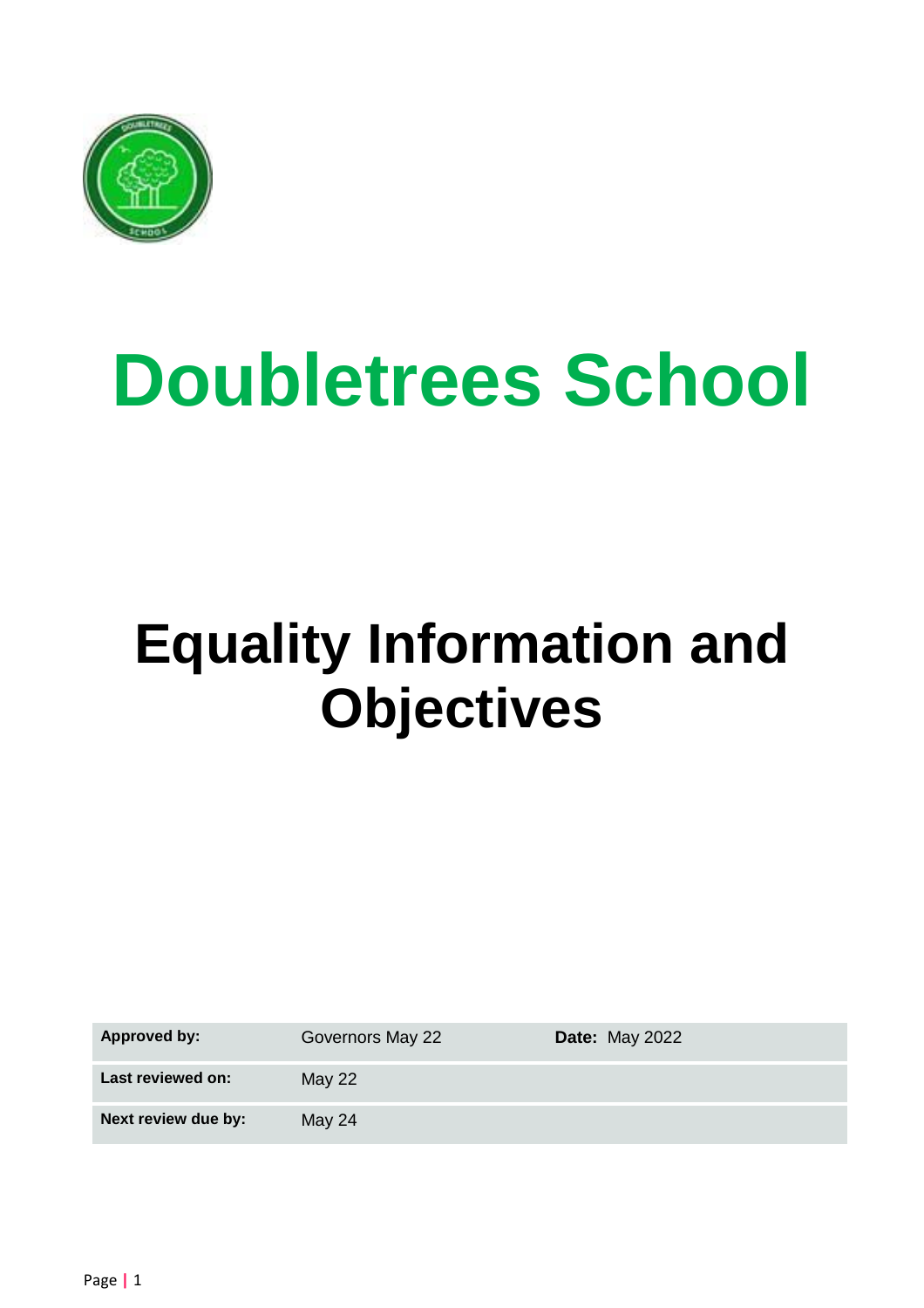### **Contents**

#### <span id="page-1-0"></span>**1. Aims**

Our school aims to meet its obligations under the Public Sector Equality Duty (PSED) by having due regard to the need to:

- Eliminate discrimination and other conduct that is prohibited by the Equality Act 2010
- Advance equality of opportunity between people who share a protected characteristic and people who do not share it
- Foster good relations across all characteristics between people who share a protected characteristic and people who do not share it

#### <span id="page-1-1"></span>**2. Legislation and guidance**

This document meets the requirements under the following legislation:

- [The Equality Act 2010,](http://www.legislation.gov.uk/ukpga/2010/15/contents) which introduced the Public Sector Equality Duty and protects people from discrimination
- The Equality Act 2010 [\(Specific Duties\) Regulations 2011,](http://www.legislation.gov.uk/uksi/2011/2260/contents/made) which require schools to publish information to demonstrate how they are complying with the Public Sector Equality Duty and to publish equality objectives

This document is also based on Department for Education (DfE) guidance: [The Equality Act 2010 and](https://www.gov.uk/government/publications/equality-act-2010-advice-for-schools)  [schools.](https://www.gov.uk/government/publications/equality-act-2010-advice-for-schools)

This document also complies with our funding agreement and articles of association.

#### <span id="page-1-2"></span>**3. Roles and responsibilities**

The governing body will:

- Ensure that the equality information and objectives as set out in this statement are published and communicated throughout the school, including to staff, pupils and parents
- Ensure that the published equality information is updated at least every year, and that the objectives are reviewed and updated at least every 4 years
- Delegate responsibility for monitoring the achievement of the objectives on a daily basis to the headteacher

All Doubletrees School Governors hold responsibility for Equality and Diversity. They will: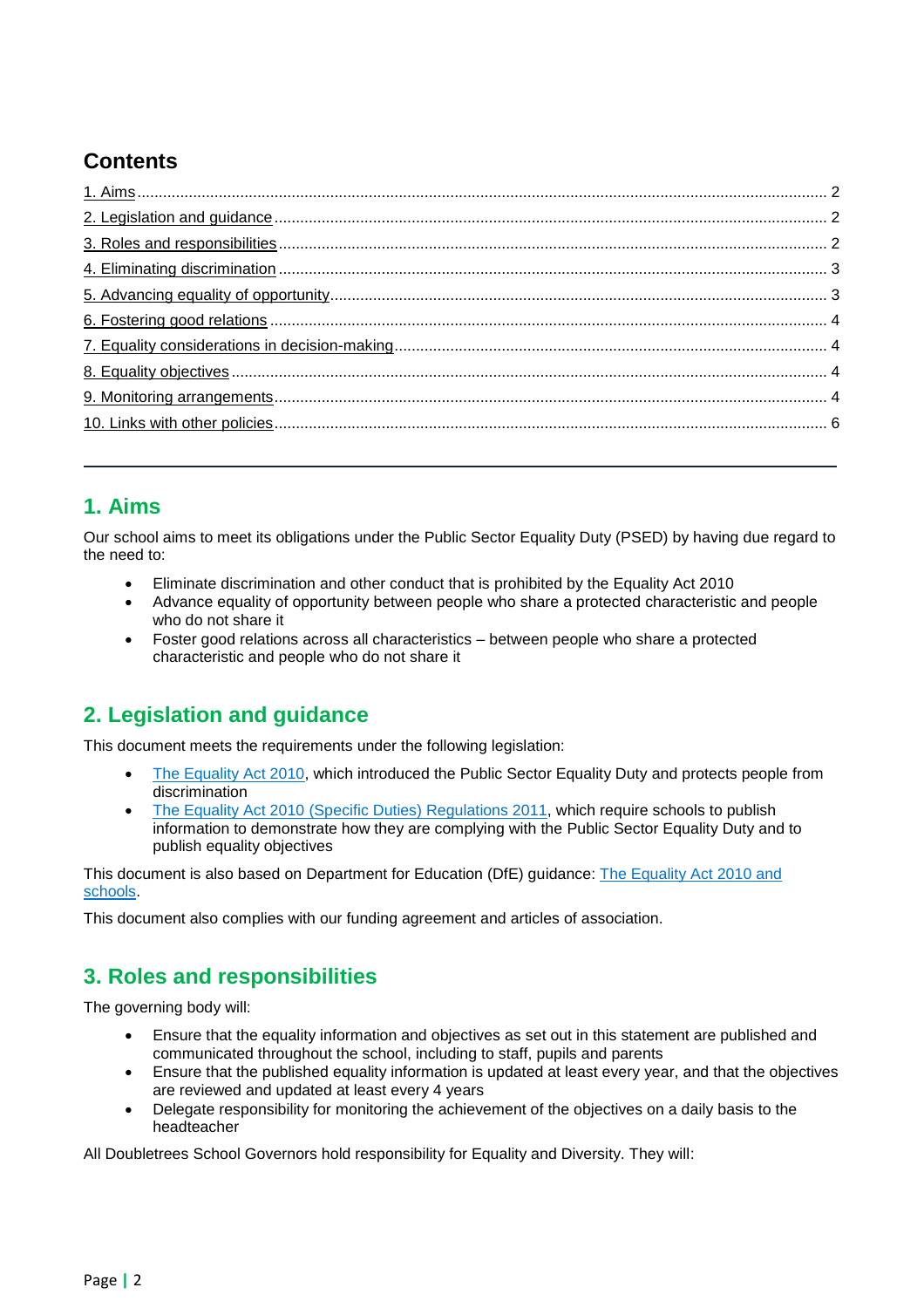- Ensure school has designated teacher for equality and diversity and that they attend appropriate training
- Ensure that the governing body informed about issues affecting equality and diversity through the Head Teacher's report and Governor monitoring visits
- Attend specific training (including INSET by invitation)
- Keep abreast of local and national issues affecting equality and diversity
- Ensure governing body is fully aware of the legal requirements placed on it in relation to equalities and community cohesion
- Ensure priorities for equality and diversity are considered when reviewing school policies
- Ensure equality policies are updated in line with legislative changes
- Ensure governing body receives regular monitoring reports including achievements and complaints
- **Ensure good practice is celebrated**

The headteacher will:

- Promote knowledge and understanding of the equality objectives among staff and pupils
- Monitor success in achieving the objectives and report back to governors

The designated member of staff for equality will:

- Support the headteacher in promoting knowledge and understanding of the equality objectives among staff and pupils
- Support the headteacher in identifying any staff training needs, and deliver training as necessary

All school staff are expected to have regard to this document and to work to achieve the objectives as set out in section 8.

#### <span id="page-2-0"></span>**4. Eliminating discrimination**

The school is aware of its obligations under the Equality Act 2010 and complies with non-discrimination provisions.

Where relevant, our policies include reference to the importance of avoiding discrimination and other prohibited conduct.

Staff and governors are regularly reminded of their responsibilities under the Equality Act – for example, during meetings. Where this has been discussed during a meeting it is recorded in the meeting minutes.

New staff receive training on the Equality Act as part of their induction, and all staff receive refresher training every year.

The school has a designated member of staff for monitoring equality issues, and an all governors are responsible for overseeing equality. Senior leaders and governors meet regularly.

#### <span id="page-2-1"></span>**5. Advancing equality of opportunity**

As set out in the DfE guidance on the Equality Act, the school aims to advance equality of opportunity by:

- Removing or minimising disadvantages suffered by people that are connected to a particular characteristic they have (e.g. pupils with disabilities, or gay pupils who are being subjected to homophobic bullying)
- Taking steps to meet the particular needs of people who have a particular characteristic (e.g. enabling Muslim pupils to pray at prescribed times)
- Encouraging people who have a particular characteristic to participate fully in any activities (e.g. encouraging all pupils to be involved in the full range of school societies)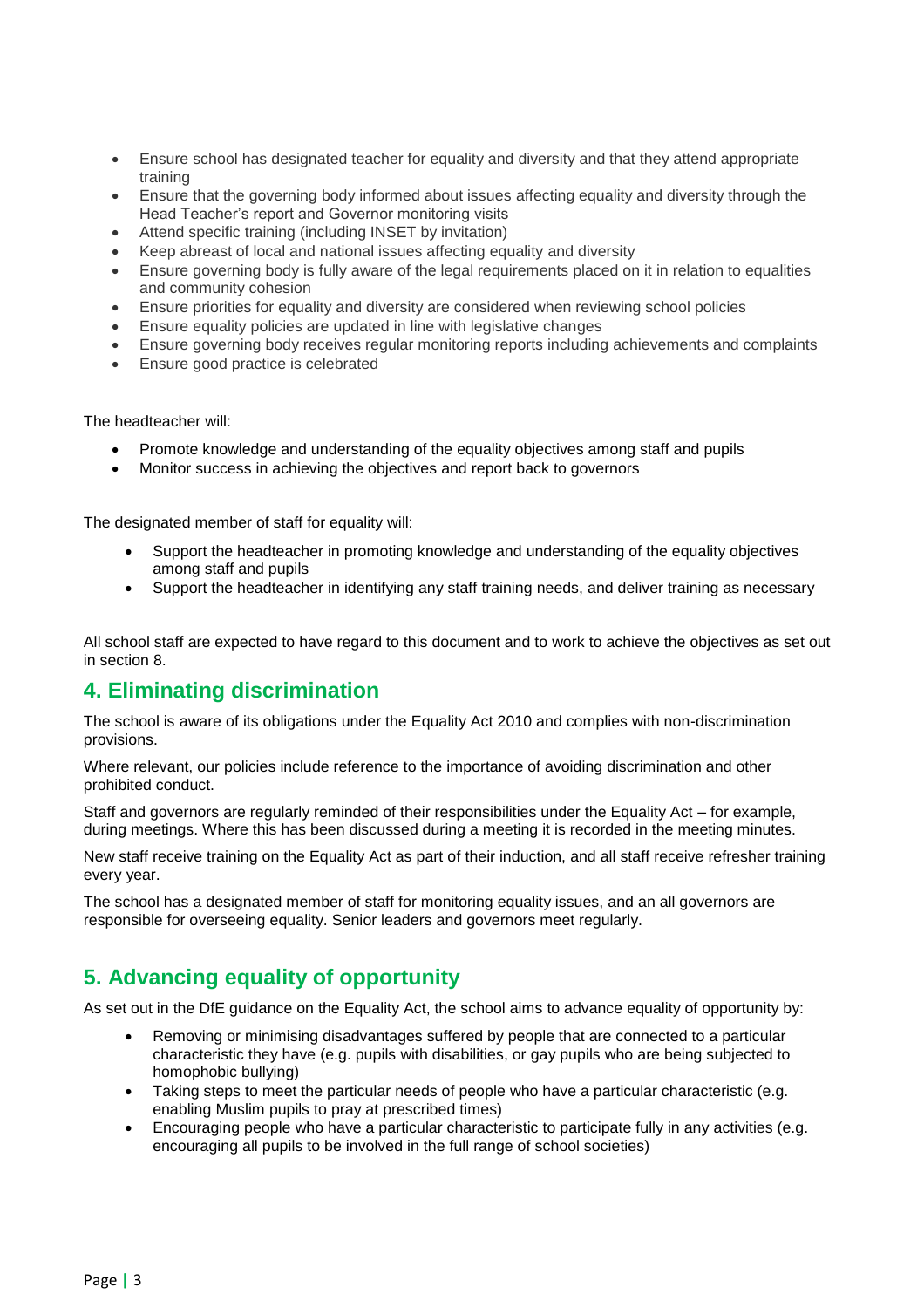In fulfilling this aspect of the duty, the school will:

- Publish attainment data each academic year showing how pupils with different characteristics are performing; Data includes comparisons from different learning pathways, special educational needs, gender.
- Analyse the above data to determine strengths and areas for improvement, implement actions in response and publish this information
- Make evidence available identifying improvements for specific groups (e.g. declines in incidents of homophobic or transphobic bullying)

#### <span id="page-3-0"></span>**6. Fostering good relations**

The school aims to foster good relations between those who share a protected characteristic and those who do not share it by:

- Promoting tolerance, friendship and understanding of a range of religions and cultures through different aspects of our curriculum. This includes teaching in RE, citizenship and personal, social, health education (PSHE), but also activities in other curriculum areas. For example, as part of teaching and learning, pupils will be introduced to literature from a range of cultures
- Working with our local community. This includes inviting leaders of local faith groups to speak at assemblies, and organising school trips and activities based around the local community
- Encouraging and implementing initiatives to deal with tensions between different groups of pupils within the school. For example, our school council has representatives from different year groups and is formed of pupils from a range of backgrounds. All pupils are encouraged to participate in the school's activities, such as sports clubs. We also work with parents to promote knowledge and understanding of different cultures
- Holding regular assemblies and events days, which cover a range of awareness and topics.

#### <span id="page-3-1"></span>**7. Equality considerations in decision-making**

The school ensures it has due regard to equality considerations whenever significant decisions are made.

The school always considers the impact of significant decisions on particular groups. For example, when a school trip or activity is being planned, the school considers whether the trip:

- Is accessible to pupils with disabilities
- Has equivalent facilities for boys and girls

#### <span id="page-3-2"></span>**8. Equality objectives**

Objective 1

To complete the EQUALITY, DIVERSITY & INCLUSION QUALITY MARK PROCESS during the academic year 2022\_23

#### <span id="page-3-3"></span>**9. Monitoring arrangements**

The Local Governing Body will update the equality information we publish, [described in sections 4 to 7 above], at least every year.

This document will be reviewed by the Local Governing body at least every 4 years.

This document will be approved the Local governing body.